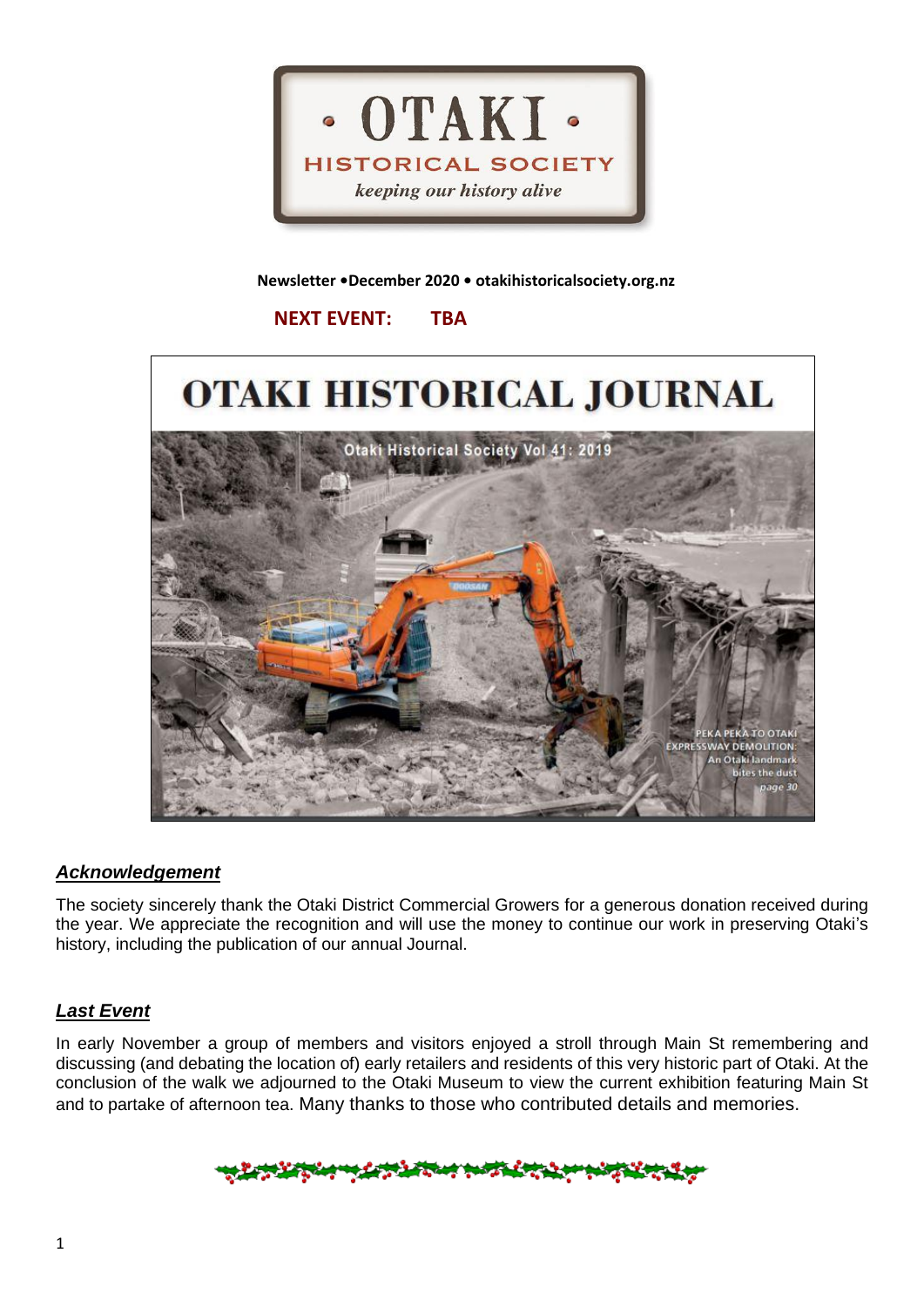## *Current situation of Historical Societies and related organisations.*



We were sorry to recently receive notice from the Feilding Historical Society of the dissolution of their society due to lack of members and interest. Other societies have ceased to exist or have amalgamated with museums etc. It is becoming obvious that these are not isolated cases as our own member numbers are decreasing and it is difficult to find people with the time and enthusiasm to join the committee.

We realise that we need to meet the expectations of our members and the public in general and are open to changing our operations if required. The survey undertaken at the AGM did not indicate any strong preferences regarding meeting content, times, or

locations etc. If you have had further ideas or if you could not attend that meeting and would like to comment, please consider the following.

| <b>Newsletters:</b>                            | do they meet your expectations? i.e contain relevant information, are easy to<br>read etc          |
|------------------------------------------------|----------------------------------------------------------------------------------------------------|
| <b>Meetings:</b>                               | are they held frequently enough? too often, calibre of speakers, daytime or<br>night preferred etc |
| <b>Outdoor events:</b>                         | Otaki based? Or wider area e.g. Te Horo, Manakau.                                                  |
| <b>Reading Room:</b>                           | do you use this facility? Are you aware of resources and archives held by the<br>society?          |
| <b>Website and Facebook:</b> do you use these? |                                                                                                    |

We welcome comments, ideas, or requests at any time

Email: [otakihistoricalsociety@yahoo.com](mailto:otakihistoricalsociety@yahoo.com) or speak with a committee member.



### *Newsletter Postage*

Do you receive the newsletter by post? As the time, resource and cost of handling hardcopy newsletters is quite significant we would appreciate and encourage anyone who uses email to consider receiving future issues in this way.

If you would like to change please advise us of your email address.



*Reminder* Subscriptions (due now)



### *Journal*

**As reported earlier we will be producing a Journal in 2021. It is intended that this 42nd issue will be launched at the AGM in August.**

**Preparations are well under way and writers are busy. If you would like to contribute in any way, please contact our editor, Sarah Maclean**. **[otakihistoricalsociety@yahoo.com](mailto:otakihistoricalsociety@yahoo.com)**

The society has past journals available for sale at varying prices (from \$5). Please contact us to confirm the availability and cost of any of these journals you are interested in.

**Note:** Digitised copies of out of print journals and/or articles from any of our journals can be purchased from the society. Contact us for costs and further details.



**Follow the link to our website to see all the covers of previous issues, click on the image to view the contents page and make your choice! https://www.otakihistoricalsociety.org.nz/journals**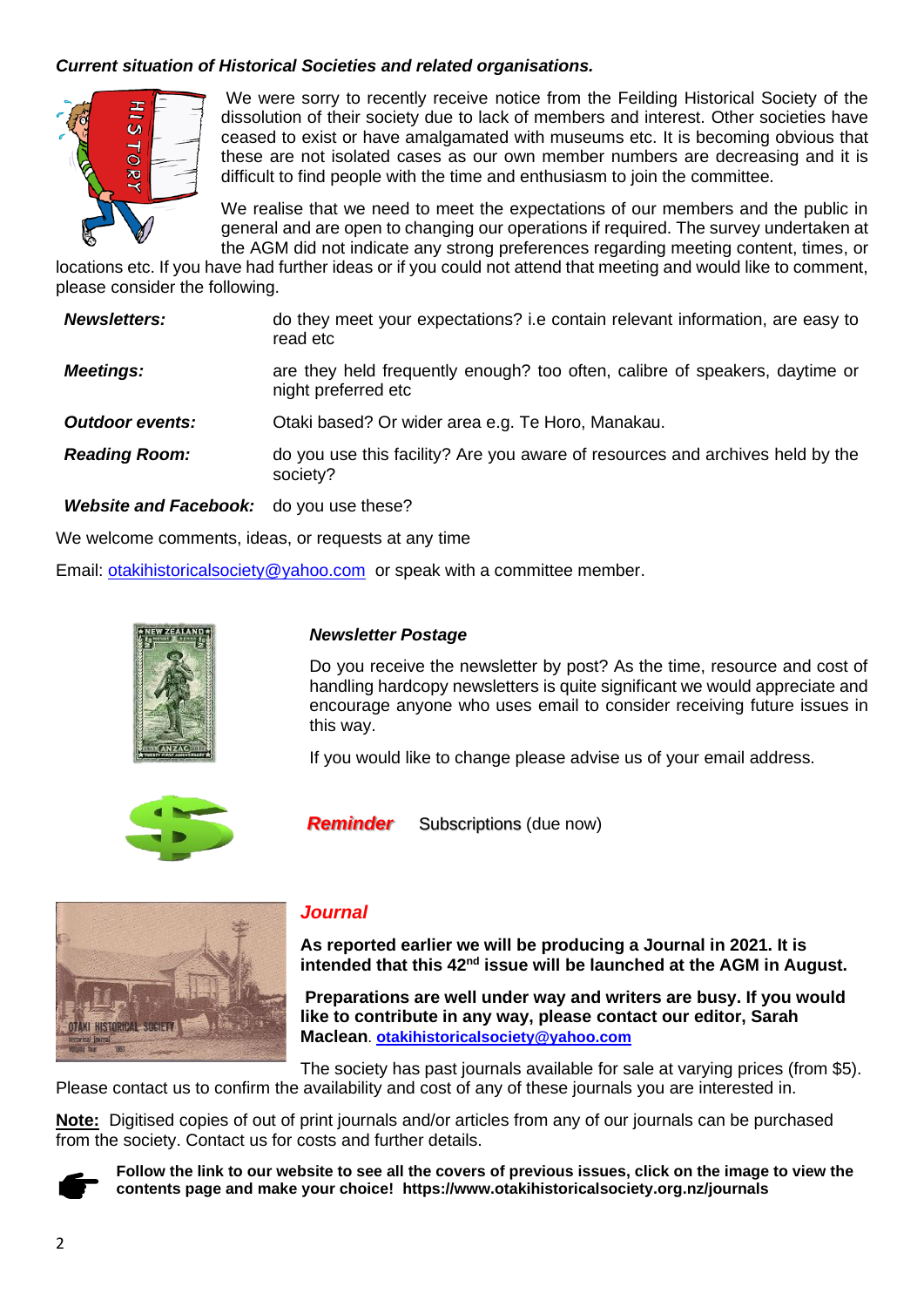# *Museum*

## *Exhibition*

The many visitors to the current exhibition have enjoyed the interesting and informative displays. If you have not yet been in we recommend a visit to view Main St as it has evolved since the latter part of the 19<sup>th</sup> century.

## *Reading Room*



We remind readers of the facilities available in the Anne Thorpe reading room. This room has many records and publications available for public access. The trustees and volunteers on duty can also assist with researching and locating photographs, artefacts, estate collections etc which have been received by Otaki Historical Society and the Heritage Bank Trust. These items have been recorded on 'Past Perfect' and can be viewed on the computers in the reading room.

The OHS society now have the use of a large display board on the western wall where we intend showing a variety of our items and documents. Currently on display are the plans and details of the Rangiatea Urupa (Cemetery) which record the resting place of many tangata whenua and early settlers of Otaki.

When entering the museum turn right for the Reading Room and left for the Exhibition.

## *Interesting Websites*

You may like to browse some of the following websites during the Christmas holiday period.

<https://www.wellingtoncityheritage.org.nz/buildings?tpl=building&q=>

Photographs and history of many Wellington buildings.

<https://manawatuheritage.pncc.govt.nz/>

Excellent site where content and photographs can be downloaded and shared or saved.

Note: Type 'Otaki' in the search field and view early photographs of Otaki and district, or just browse the entire collection.

### <https://horowhenua.kete.net.nz/>

Levin Library's site. Click on explore and make your selection.

<http://www.historicmanawatuhorowhenua.org.nz/index.htm>

Interesting site covering Horowhenua and Manawatu.



*Enjoying the stroll through Main Street*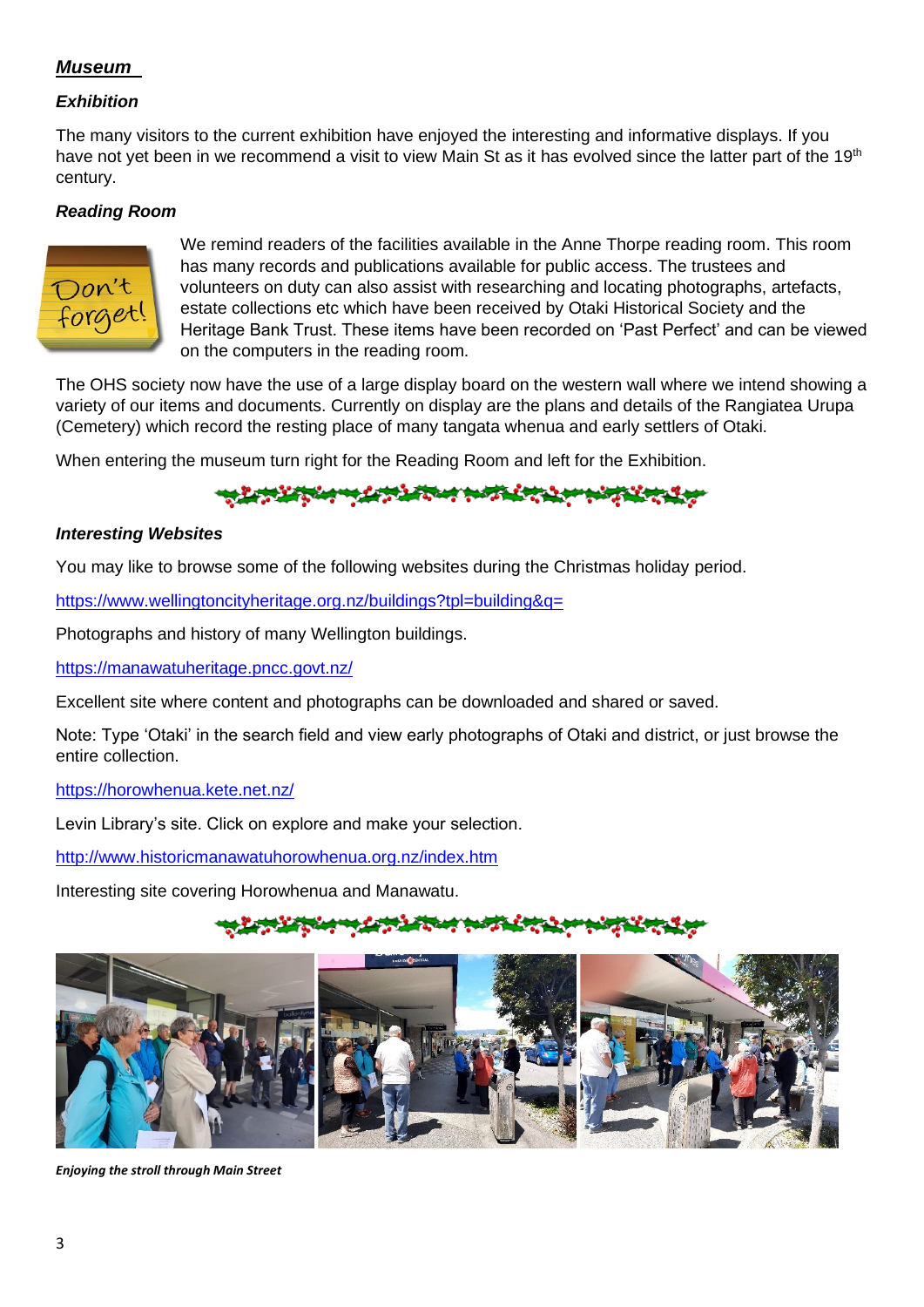|              | <b>Snippets from the Press Dec - Feb</b>                                                                                                                                                                                                                                                                                                                                       | <b>Courtesy Papers Past et al</b>                                                                                                                                                                                                                                                                                                                                                       |  |
|--------------|--------------------------------------------------------------------------------------------------------------------------------------------------------------------------------------------------------------------------------------------------------------------------------------------------------------------------------------------------------------------------------|-----------------------------------------------------------------------------------------------------------------------------------------------------------------------------------------------------------------------------------------------------------------------------------------------------------------------------------------------------------------------------------------|--|
| 1914         | Christmas was a busy time in Otaki in 1914.<br>Patients at the hospital and sanitorium were<br>well looked after and entertained. See details<br>of this and other Otaki happenings below<br>https://paperspast.natlib.govt.nz/newspapers/N<br>ZTIM19141229.2.61?query=christmas+otaki&s<br>nippet=true                                                                        |                                                                                                                                                                                                                                                                                                                                                                                         |  |
| 1857         | Bullocks raised in Otaki on<br>$\bullet$<br>supplementary feed were sold for top<br>prices to Wellington butchers. ('as<br>good as can be seen in London<br>markets' was a comment passed in<br>the press)<br>Mr Eagar appointed Deputy<br>Postmaster at Otaki<br>See an interesting account of Mr Eagar below<br>http://nzetc.victoria.ac.nz/tm/scholarly/tei-                |                                                                                                                                                                                                                                                                                                                                                                                         |  |
|              | Cyc01Cycl-t1-body-d4-d121-d2.html                                                                                                                                                                                                                                                                                                                                              |                                                                                                                                                                                                                                                                                                                                                                                         |  |
| 1858<br>1862 | Mr Eagar was adding to his Post<br>Office duties by undertaking droving<br>to Wellington.<br>Surface gold had been located at                                                                                                                                                                                                                                                  | NOTICE.<br>To the Settlers on the West Coast.<br>THE Undersigned on the 1st of January, 1859<br>will commence travelling as Cattle Drover. ,<br>Such of the Settlers' on the West.Coast, as may<br>wish to avail themselves of his services in driving<br>Cattle, &c., to Wellington, are requested to com-                                                                             |  |
|              | Otaki and a party of prospectors was<br>making a diligent search                                                                                                                                                                                                                                                                                                               | municate by letter, to his address at Otaki.<br>HENRY EAGAR, Senior.<br>December 11, 1858.                                                                                                                                                                                                                                                                                              |  |
| 1863<br>1900 | Christmas Races were obviously one<br>of the festive attractions in the town as<br>early as January 1863 as the article at<br>right reports.<br>The lack of rules is interesting with the<br>same horse winning both heats of a<br>race and Mr Ransfield being both<br>organiser and judge.<br>The Otaki Mail recorded the instance<br>٠<br>of a well known local sheep farmer | OT KI.<br>The usual monontony of this place<br>was somewhat relieved on New Year's<br>day by races, which were got up by Mr.<br>James Ransfield, who collected all the<br>subscriptions and also acted as Judge.<br>The following were the races run:-<br>1. Hurdle Race. Three horses started<br>for this race; but one threw his rider, so<br>the race was between a chesnut colt and |  |
|              | who lost 200 pounds by selling his<br>wool clip for 71/2d the day before the<br>Wellington sale which brought 10d                                                                                                                                                                                                                                                              | a bay mare, which did the running well<br>with no balking at the hurdles; but the<br>colt came in winner both heats.<br>2. The Otaki Stakes. Three horses                                                                                                                                                                                                                               |  |
| 1920         | Otaki residents raised 28 pounds for a<br>memorial at the Cottage Hospital in<br>memory of Miss Annie Gillies who<br>drowned when crossing the Otaki<br>River in 1897. The memorial was to<br>be in the form of a piano which would<br>be of great use to the institution.                                                                                                     | started for this and ran both heats almost<br>neck and neck-one winning by only a<br>length.<br>3. Ladies' Purse. Single event. Three<br>horses also started for this, but one threw<br>his rider and nearly broke his own neck.<br>Only two<br>Consolation Stakes.<br>4.<br>horses were entered for this race-one be-                                                                  |  |
| 1926         | 10,00 tomato plants were lost by a<br>local grower due to a heavy frost                                                                                                                                                                                                                                                                                                        | longing to the Ngatihuia tribes, and the<br>other to Mateawa's king natives. This<br>was the most spirited race of the meeting.<br>The first heat was won by the Mateawa<br>horse, but the other gained the next two,<br>though not without hard pushing.                                                                                                                               |  |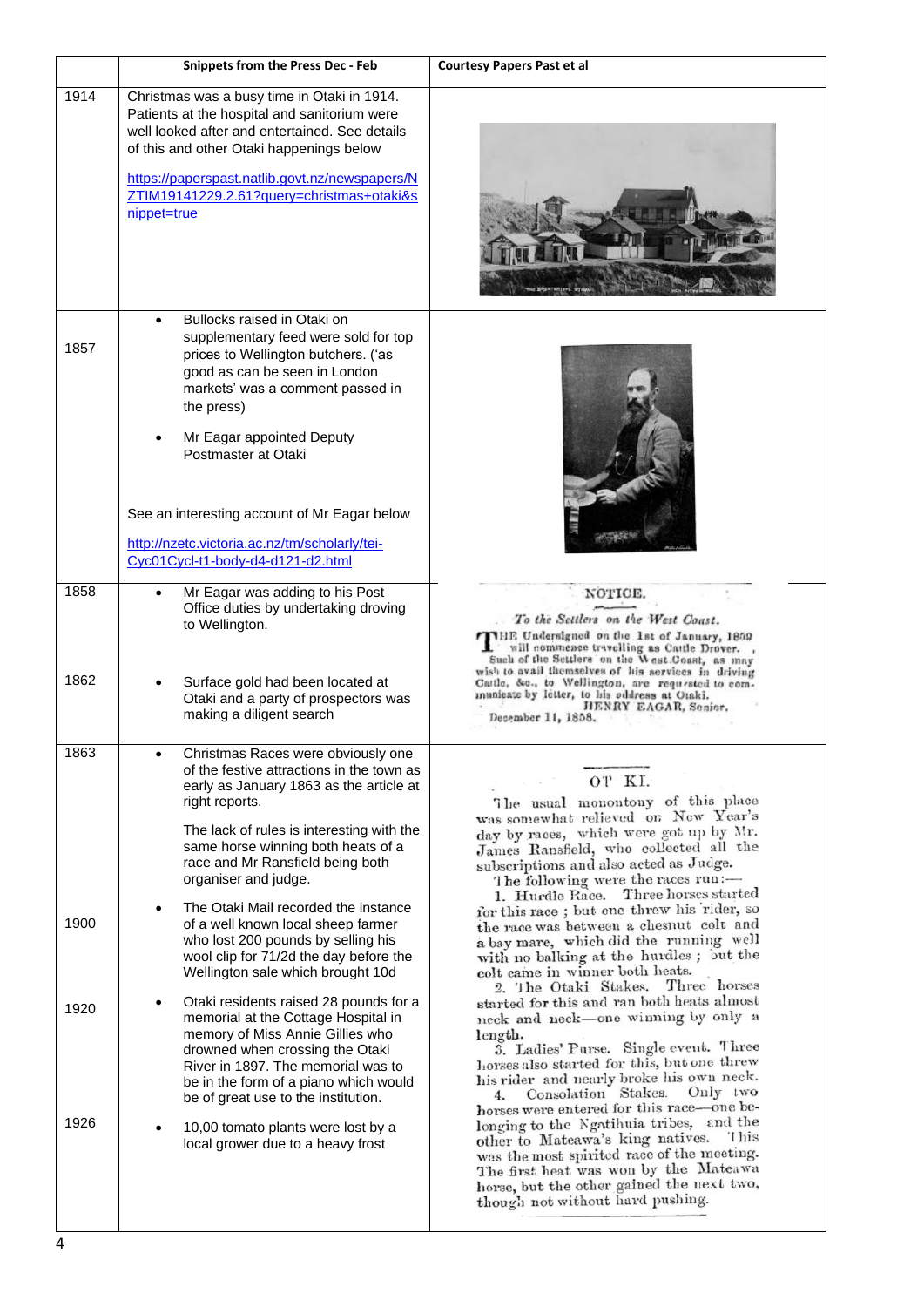# *Radio Interviews*

These broadcasts continue on Beach FM. Undertaken by Sarah Maclean, the sessions are varied and always interesting. They are usually aired during the last week of the month.

## *OHS Website and Index*



Our website has recently been refreshed. Click on the 'News and Events' tab to view a feed from our facebook page. This is a great way to see Facebook posts for those who do not use social media.

**The new index updated with entries from the 2019 journal is now available.**

The index is available on the website. [www.otakihistoricalsociety.org.nz](http://www.otakihistoricalsociety.org.nz/) The index is a valuable tool for researchers and members seeking information relating to the content of our 40 journals. Use the index to see if your interests (or family) are mentioned. If you find relevant information, refer to your journals or contact the Society to obtain past issues or digitised articles or journals. *Please note the two icons to access the index i.e. 1-40 and 41.*

We have some of our past newsletters available on the website. Click on the 'Newsletters' tab at the top of the home page to view.

The website also has many photographs and an interesting timeline of Otaki's history for your viewing. **Click on a photo to see the description.**

Journals and photographs can be purchased through the website and you can also join the society or renew your subscription. Submission forms for journals, subscriptions, queries are available.

# *OHS Facebook Page*

See our page for meeting information, photographs and other updates.

<https://www.facebook.com/otakihistoricalsociety/>

## **Please feel free to post memories and photos relating to Otaki's history on our facebook page. The more our history is shared, the longer it will be retained.**

## *OHS Public Meetings*

Our next meeting will be early in 2021. Details to be advised.

## *Reminder*

The Society warmly welcomes:

- Ideas and articles for future journals
- Photographs, manuscripts and documents etc. relating to the history of Otaki and its surrounds
- New members
- Contact us at: [otakihistoricalsociety@yahoo.com](mailto:otakihistoricalsociety@yahoo.com)

# ウント・マング アイディング・ディング